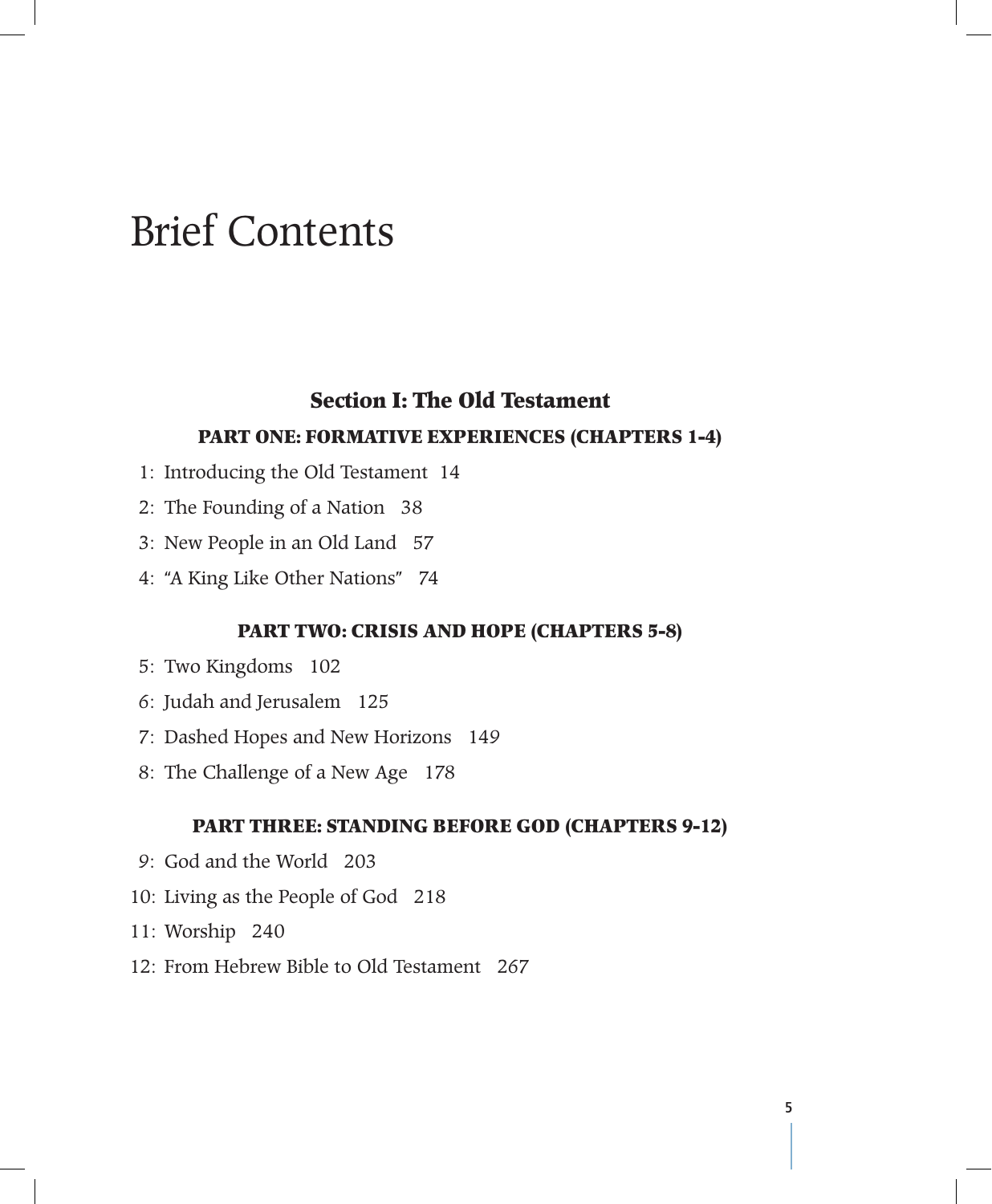#### **Part Four: Jesus at the Center (Chapters 13-18)**

- 13: The Beginning of the Story 288
- 14: Jesus' Birth and Early Years 318
- 15: Jesus and His Message 330
- 16: Stories and Signs 350
- 17: Crucifixion 376
- 18: Resurrection 395

#### **Part Five: The Gospels and Acts (Chapters 19-21)**

- 19: Understanding the Gospels 409
- 20: Four Portraits of Jesus 428
- 21: Engaging with the Wider World 449

#### **Part Six: The Apostle Paul (Chapters 22-25)**

- 22: Paul: From Persecutor to Apostle 471
- 23: Travels and Letters 495
- 24: Paul and His Churches 521
- 25: The End of the Journey 546

#### **Part Seven: Christian Self-Definition (Chapters 26-28)**

- 26: The Church and its Jewish Origins 571
- 27: Heresy, Orthodoxy, and Organization 605
- 28: Reading and Understanding the New Testament 628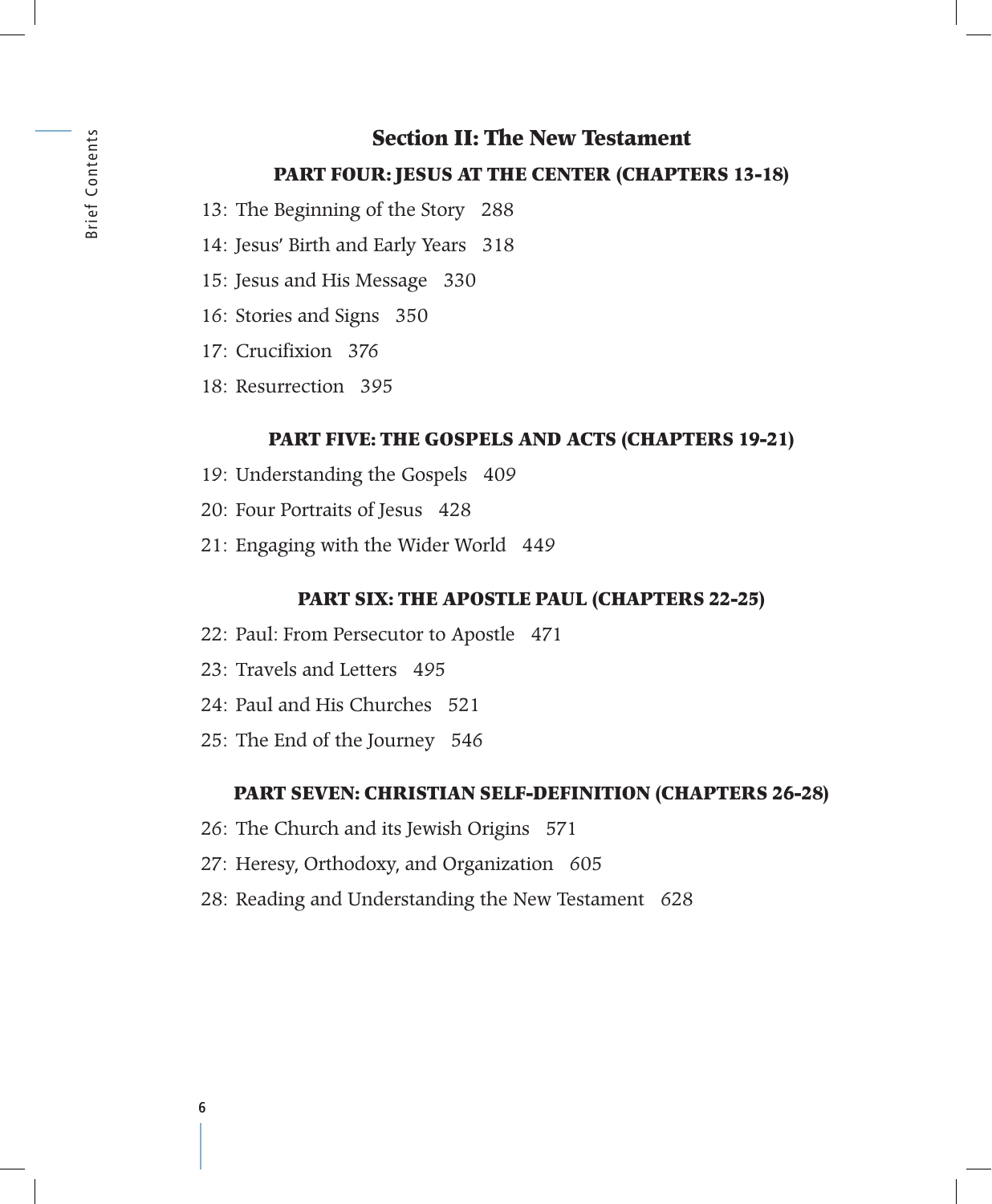# Extended Contents

## **Section I: The Old Testament**

#### **PART ONE: FORMATIVE EXPERIENCES**

#### **1: Introducing the Old Testament 14**

The story 18 Understanding the story 22 The story and the faith 26 Literary style 29 Organization and structure 32

#### **2: The Founding of a Nation 38**

National identity 40 The birth of the nation 45

#### **3: New People in an Old Land 57**

Canaan and its history 57 The emergence of Israel 60 The judges 68

#### **4: "A King Like Other Nations" 74**

Samuel and the ark 75 Saul 76 David 80 Solomon 84 After Solomon 91

Society and religion 92 Wisdom 95

#### **PART two: crisis and hope**

**5: Two Kingdoms 102** A kingdom divided 102 New alliances 109 New prosperity and false security 116 **6: Judah and Jerusalem 125** Danger and uncertainty 125 False confidence 130 Reform and renewal 134

Jeremiah and the fall of Jerusalem 140

#### **7: Dashed Hopes and New Horizons 149**

Dealing with disaster 150 By the rivers of Babylon 152 A new beginning 162 Renewing the covenant 170

#### **8: The Challenge of a New Age 178**

A new empire 182 Jews and Greeks 184 Keeping the faith 188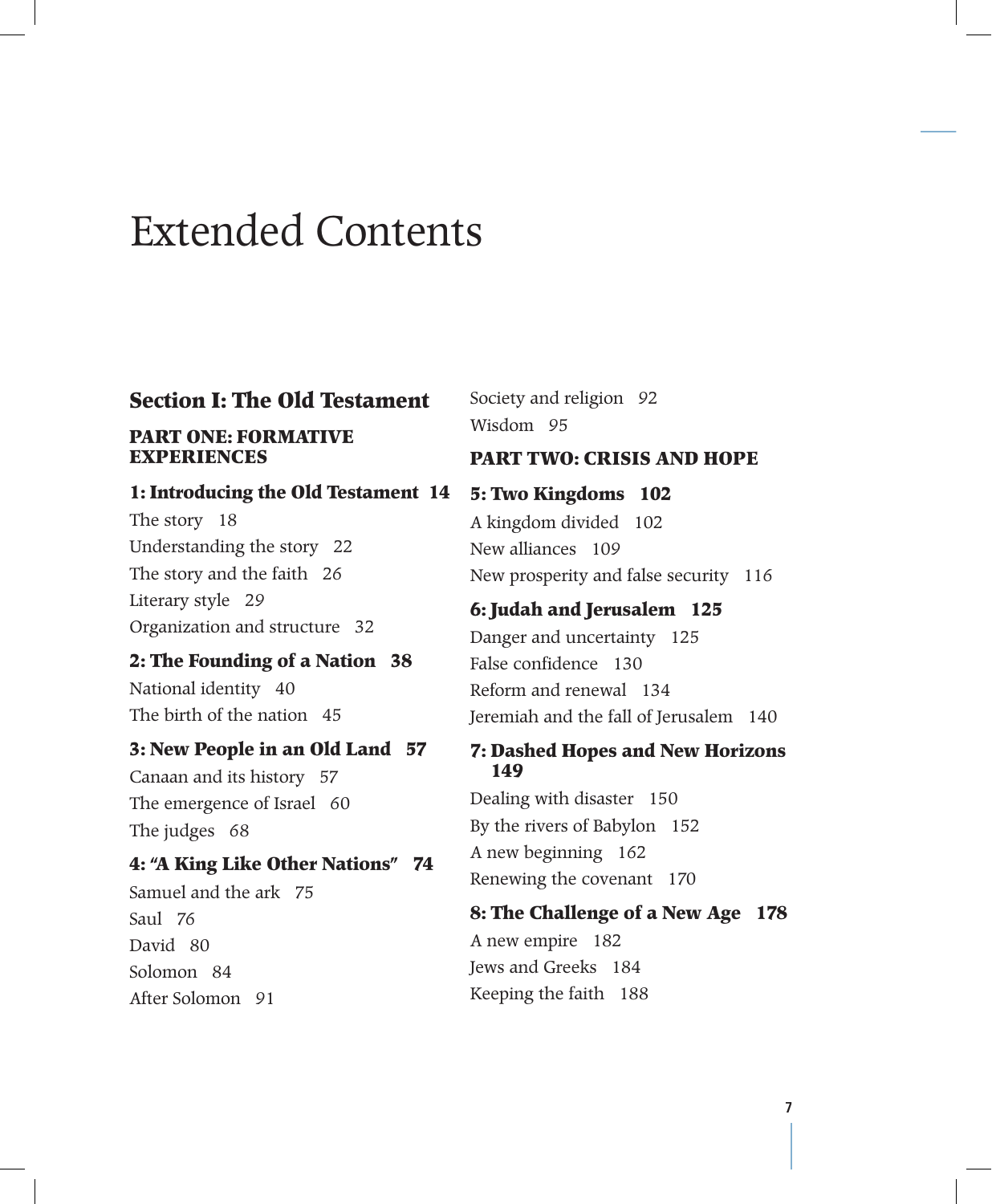The end of the story 198

#### **PART three: standing before god**

#### **9: God and the World 203**

Discovering God in nature and history 203

The stories of Genesis 208

#### **10: Living as the People of God 218**

Belief and behaviour 218 Discovering God's will through wisdom 221 Discovering God's will in the Law 229 From theory to practice 231 Explaining God's will 236

#### **11: Worship 240**

Worshipping a holy God 240 Places of worship 243 The character of worship 253 Times for worship 263

#### **12: From Hebrew Bible to Old Testament 267**

Questions of belief 268 Questions of behaviour 276 Glimpses of a different future 283

#### **Section II: The NewTestament**

#### **PART four: jesus at the center**

#### **13: The Beginning of the Story 288**

From Jesus of Nazareth to early Christianity 289

The Greek heritage 294 Palestine and its people 306 Religious loyalties 310

#### **14: Jesus' Birth and Early Years 318**

Jesus grows up 320 John the Baptist 323 Temptations and priorities 327

#### **15: Jesus and His Message 330**

The kingdom of God 330 A new way of being 334 Who did Jesus think he was? 340

#### **16: Stories and Signs 350**

Jesus the teacher 350 Parables and their meaning 352 The parables and their message 357 Signs of the kingdom 363 The message of the miracles 365

## **17: Crucifixion 376** Opposition and conflict 377

Jesus on trial 378 Understanding the death of Jesus 380

# **18: Resurrection 395** Evidence from the New Testament 396 Facts and faith 399 The meaning of it all 404

#### **PART five: the gospels and acts**

**19: Understanding the Gospels 409** What is a gospel? 409 Gathering the stories 416 Putting the gospels together 419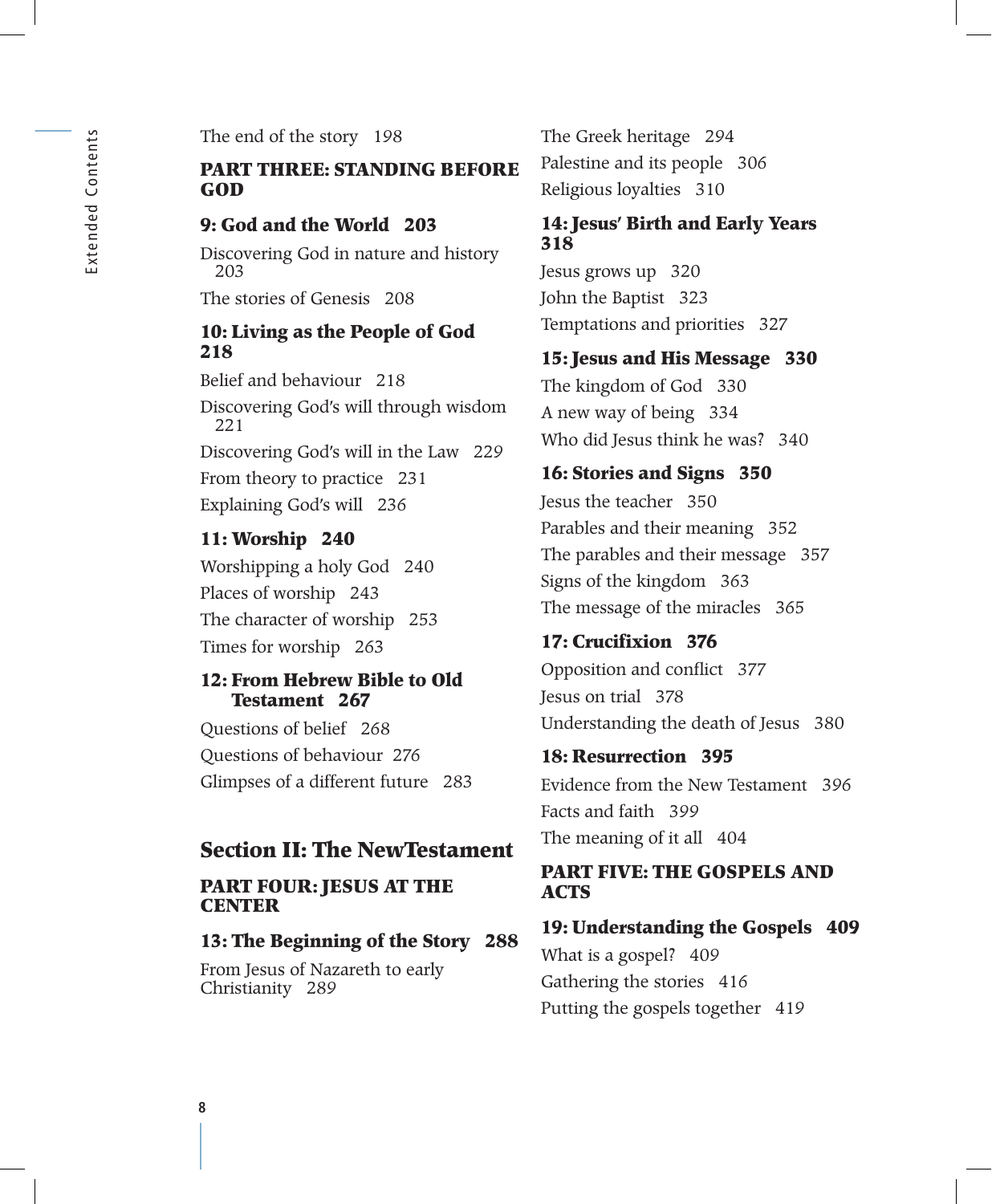New light on old problems 423

#### **20: Four Portraits of Jesus 428**

Mark 428 Luke 432 Matthew 435 John 440

#### **21: Engaging with the Wider World 449**

Back to Jesus 449 The church is born 453 The church grows 456 Tensions and conflicts 457 Moving beyond Jerusalem 460

#### **PART six: the apostle paul**

#### **22: Paul: From Persecutor to Apostle 471**

Paul's early life 471 Significant influences in Paul's life 473 Paul and the earliest church 481 Blasphemy and persecution 486 The Damascus road 487 Paul and the Jerusalem Christians 490 Paul and the Gentiles 491

#### **23: Travels and Letters 495**

From Antioch to Cyprus 495 The first Gentile churches 496 Judaizers 497 Paul the letter writer 498 Paul writes to the Galatian churches 499 The Apostolic Council 504 Back to Galatia 505 Philippi 508

Athens 510 Corinth 512 More letters 513

#### **24: Paul and His Churches 521**

Ephesus 522 Paul and the church at Corinth 523 1 Corinthians 525 More arguments and letters 532 Looking toward Rome 537

#### **25: The End of the Journey 546**

The collection for Jerusalem 546 Under arrest 548 Destination Rome 549 Letters from prison 552 Timothy and Titus 565

#### **PART seven: christian selfdefinition**

#### **26: The Church and its Jewish Origins 571**

James on Christian morality 572

Hebrews on Jewish ritual 579

1 Peter on Christians and the covenant 586

The book of Revelation on Christian hope 598

#### **27: Heresy, Orthodoxy, and Organization 605**

Letters to seven churches 606 1 John 609 Jude and 2 Peter 614 The Spirit and the letter 615 The institutional church 616 The changing church 618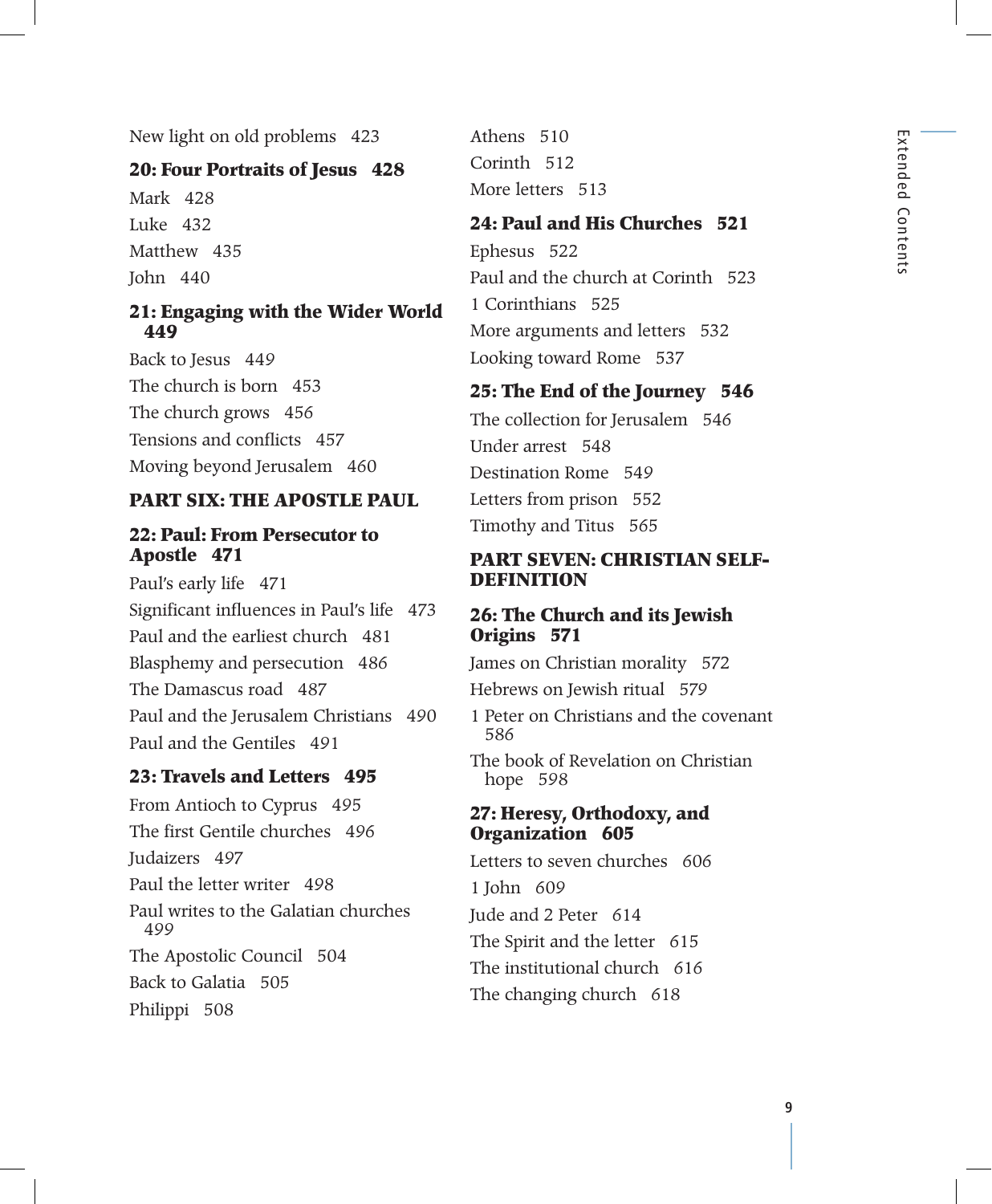#### **28: Reading and Understanding the New Testament 628**

Beginning where we are 628 The text's own context 634 Discovering the message 636

## **Special Articles**

## **Chapter 1**

How many books are in the Old Testament? 30 Archaeology and the Old Testament 36

## **Chapter 2**

The ark of the covenant 51 The form of the covenant 52 Dating the exodus and conquest 54

## **Chapter 3**

"Canaanites" and "Israelites" 66 Israel and the religion of Canaan 70 Editing the stories 72

## **Chapter 4**

Israel becomes a state 79 The stories about David and Solomon 89 The psalms and Israel's worship 94 The Wisdom books 95

## **Chapter 5**

The book of Amos 118 The Assyrians 120 Hosea and the fall of Samaria 122

## **Chapter 6**

Three prophets 138 The Lachish Letters 144 Prophets and prophecy 146

## **Chapter 7**

The book of Lamentations 151 Ezekiel 155 The Pentateuch 158 Isaiah of Babylon 164 Haggai and Zechariah 169 Two dissidents 174

The work of the Chronicler 176

## **Chapter 8**

The book of Daniel and the Maccabean crisis 193 Wrestling with a hidden God 199 The books of the Maccabees 201

## **Chapter 9**

Creation stories in context 214

## **Chapter 10**

Wisdom and faith 227

## **Chapter 11**

Understanding the psalms 254 Understanding sacrifice 261

## **Chapter 13**

Traditional Greek religion 299 Jews and Judaism in the Roman empire 304

## **Chapter 15**

"Eschatology" and "the kingdom" 336 The "kingdom of God" and the "kingdom of heaven" 339 The meaning of "Son of Man" 341

## **Chapter 16**

Why did Jesus teach in parables? 356 Did Jesus abolish the Old Testament Law? 362 Miracle stories in context 368 The quest for the historical Jesus 370 Identifying the authentic words of Jesus 373

## **Chapter 17**

Who condemned Jesus? 388 Pontius Pilate 389 The Last Supper 390

## **Chapter 18**

The resurrection stories 400 The ascension 405

## **Chapter 20**

Redaction criticism 447